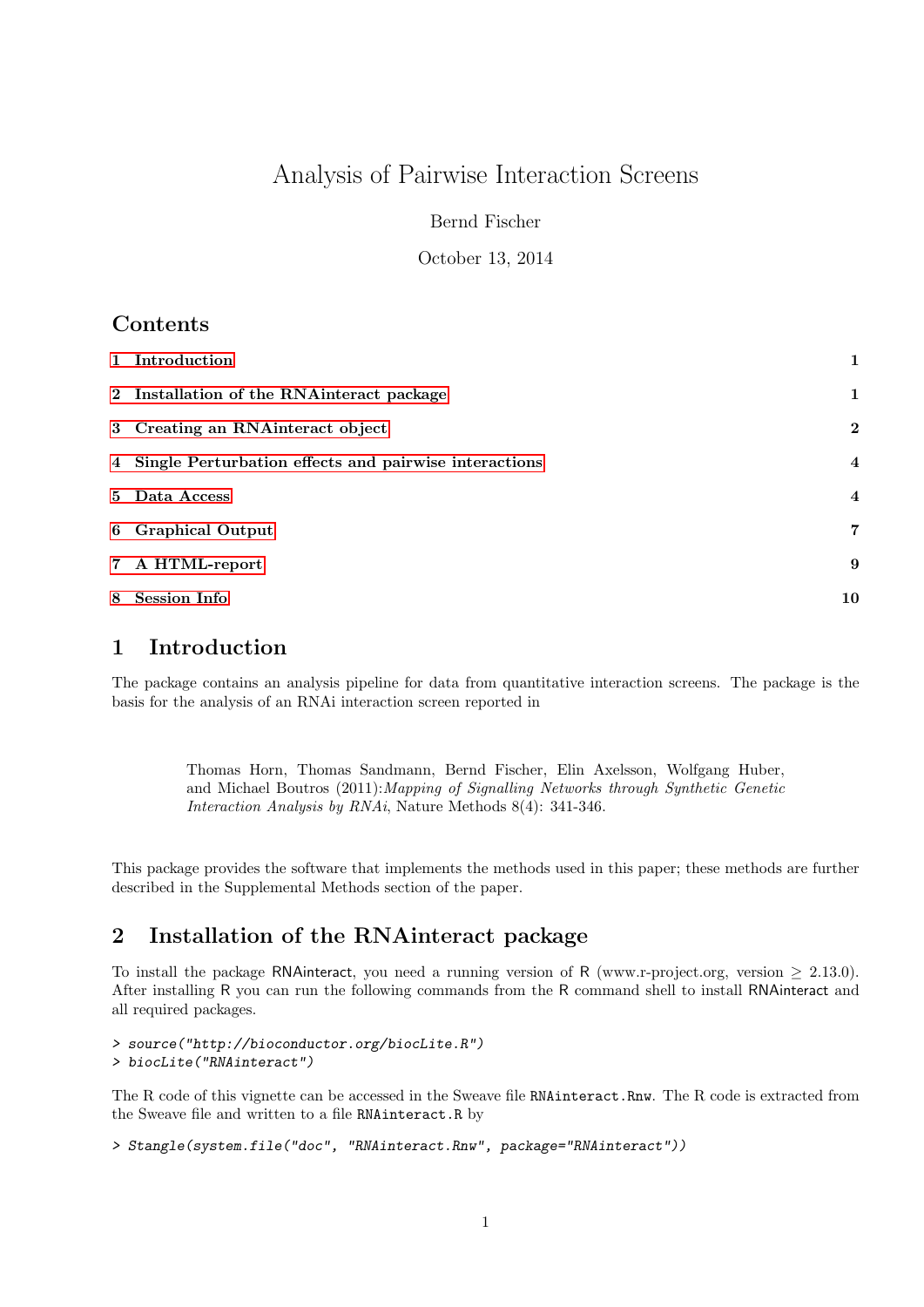#### <span id="page-1-0"></span>3 Creating an RNAinteract object

The package RNAinteract is loaded by the following command.

```
> library("RNAinteract")
```
In the package included is an example for a small genetic interaction screen. Text files containing a description of the design of the screen and the screen data are located in the following directory.

```
> inputpath = system.file("RNAinteractExample",package="RNAinteract")
> inputpath
```
The directory inputpath contains five text files:

Targets.txt, Reagents.txt, TemplateDesign.txt, QueryDesign.txt, Platelist.txt.

Open these files in a text editor to inspect the file format.

The first file (Targets.txt) contains information about the targeted genes. The three columns TID, Symbol, and group are required. Optionally other columns can be added. TID is a unique identifier for the target gene. Preferably, this is the ENSEMBL gene identifier or the identifier of another reference database. A short, human-readable gene name is provided in the column Symbol. The column group should contain a grouping of the genes into sample genes, negative (neq), or positive (pos) controls. The grouping is used later on, in quality control plots, or in displays such as the heatmap where the control data need to be omitted.

```
> inputfile <- system.file("RNAinteractExample/Targets.txt",package="RNAinteract")
> T <- read.table(inputfile, sep="\t", stringsAsFactors=FALSE, header=TRUE)
> head(T)
```

|                                         | TID Symbol group |                        | GID AnnotationSymbol | Name                       |
|-----------------------------------------|------------------|------------------------|----------------------|----------------------------|
| 1 FBgn0000229                           |                  | bsk sample FBgn0000229 | CG5680               | basket                     |
| 2 FBgn0001291                           |                  | Jra sample FBgn0001291 |                      | CG2275 Jun-related antigen |
| 3 FBgn0001297                           |                  | kay sample FBgn0001297 | CG33956              | kayak                      |
| 4 FBgn0001965                           |                  | Sos sample FBgn0001965 | CG7793               | Son of sevenless           |
| 5 FBgn0003177                           |                  | pyd sample FBgn0003177 | CG31349              | polychaetoid               |
| 6 FBgn0003205 Ras85D sample FBgn0003205 |                  |                        |                      | CG9375 Ras oncogene at 85D |

The file Reagents.txt contains the  $n:1$  mapping of reagents to target genes. In the example screen each gene is targeted by two independet dsRNA designs. The mandatory columns are RID (a unique identifier of the ragent) and TID (the target gene identifier as defined in the file Targets). Optionally, additional columns such as RNA sequences can be added.

```
> inputfile <- system.file("RNAinteractExample/Reagents.txt",package="RNAinteract")
```

```
> T <- read.table(inputfile, sep="\t", stringsAsFactors=FALSE, header=TRUE)
```

```
> head(T[,c("RID", "TID", "PrimerSeqFor","PrimerSeqRev","Length")])
```

| R.TD | TTD. | PrimerSeqFor                                                     | PrimerSeqRev Length |     |
|------|------|------------------------------------------------------------------|---------------------|-----|
|      |      | 1 SGI00002 FBgn0000229 ATAGACTTTTCCCCGATGGC CCTCAGCATCATACCACACG |                     | 174 |
|      |      | 2 SGI00005 FBgn0001291 TCAACTCACCGGATCTGTCA TTGTGTAAGGCCTCCTCGAA |                     | 175 |
|      |      | 3 SGI00006 FBgn0001297 AAAGGTGCTACCCAATGCC AGTATCGGTCGTGTCCTGCT  |                     | 175 |
|      |      | 4 SGI00007 FBgn0001965 CAGGACGACATCGAGAGCTT AGTGCTCCACCTTCATTTGG |                     | 175 |
|      |      | 5 SGI00010 FBgn0003177 CTGGGACGATGTGGTCTTCT ATCCTGCAGTGGAGTCGAAA |                     | 175 |
|      |      | 6 SGI00011 FBgn0003205 ATGGAGAGACCTGCCTGCT CTTTACGCGCTTGATCTGCT  |                     | 173 |

The screen design is assumed to be a template-query design. A template plate contains in each well a different reagent. There may be multiple template plates to cover the whole set of reagents. Afterwards one query reagent will be added to each well on the template plates. By this strategy a matrix of double RNAi treatments is obtained. One can either choose to screen all selected genes against all selected genes, or some number of template genes against another number of query genes. The file TemplateDesign.txt contains information about the template plate design. TemplatePlate is the number of the template plate. Numbering starts with 1. In the example there is only one template plate; in other applications, there may be multiple template plates. Well is a single letter followed by a number and identifies the well coordinates within the plates. RID defines the reagent in the respective well with the same identifier as in the file Reagents.txt. In the example screen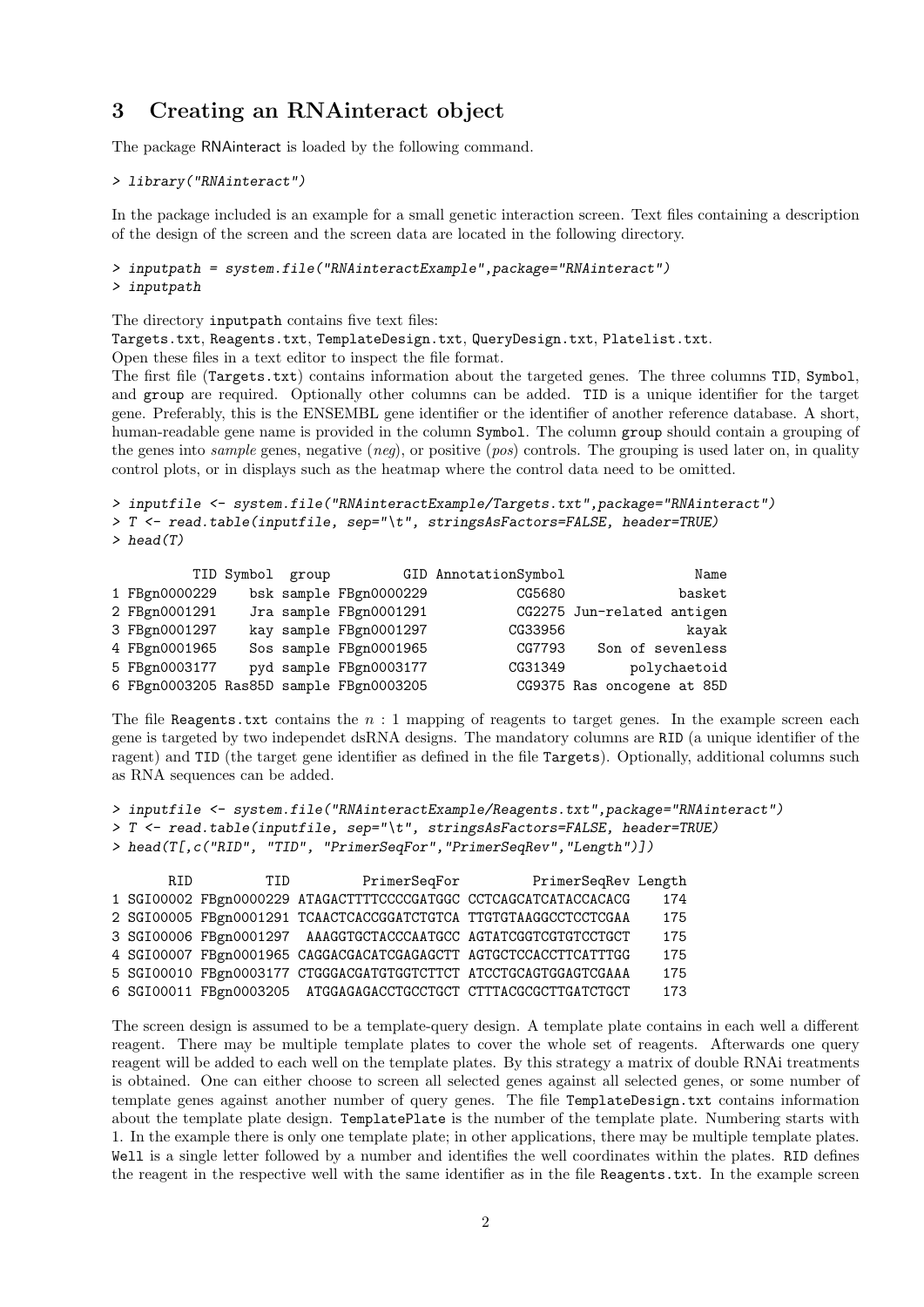there are 48 different template reagents. These span the left hand side of the multiwell plate. The right hand side is filled with the same reagents and will be covered with a different query reagent from the left hand side. To distinguish which query is spotted on each well the last column QueryNr denotes the number of the query. In the example the left hand side gets the query number 1, the right hand side gets the query number 2.

```
> inputfile <- system.file("RNAinteractExample/TemplateDesign.txt",package="RNAinteract")
> T <- read.table(inputfile, sep="\t", stringsAsFactors=FALSE, header=TRUE)
> head(T)
```

|                   | TemplatePlate Well |             | RID QueryNr |
|-------------------|--------------------|-------------|-------------|
| 1                 |                    | A1 SGI00013 |             |
| $\mathcal{D}_{1}$ | 1                  | A2 SGI00017 |             |
| 3                 | 1.                 | A3 SGI00021 |             |
| 4                 | 1.                 | A4 SGI00109 |             |
| 5                 | 1                  | A5 SGI00113 |             |
| 6                 |                    | A6 SGI00117 |             |

The file QueryDesign.txt specifies the query genes on each physical plate in the screen design. The plates are numbered starting from 1. In the example there are two different query reagents on the same physical plate: One on the left half of the plate and one on the right half of the plate.

```
> inputfile <- system.file("RNAinteractExample/QueryDesign.txt",package="RNAinteract")
> T <- read.table(inputfile, sep="\t", stringsAsFactors=FALSE, header=TRUE)
> head(T)
```

|   |   | Plate TemplatePlate QueryNr | R.ID        |
|---|---|-----------------------------|-------------|
|   |   |                             | SGI00005    |
| 2 |   |                             | 2 SGI00007  |
| 3 | 2 |                             | SGI00011    |
| 4 | 2 |                             | 2 Ctrl_Fluc |
| 5 | 3 |                             | SGI00089    |
| 6 |   |                             | SGI00101    |

In many cases a screen is repeated (as technical or biological replicates) or it is conducted under multiple conditions (e.g. with an additional drug). In the following, we will refer to either replicates or different conditions as screens. Furthermore the plates are usually numbered with a platebarcode. The file Platelist.txt shows in which file the readout data is stored (column Filename), and which Platebarcode is associated with which Plate as defined in the query design and which replicate it represents.

```
> inputfile <- system.file("RNAinteractExample/Platelist.txt",package="RNAinteract")
> T <- read.table(inputfile, sep="\t", stringsAsFactors=FALSE, header=TRUE)
> head(T)
```

|                                | Filename Platebarcode Plate Replicate |   |   |
|--------------------------------|---------------------------------------|---|---|
| 1 DataRNAinteractExample_1.txt | PLATE11001                            |   |   |
| 2 DataRNAinteractExample_1.txt | PLATE11002                            | 2 | 1 |
| 3 DataRNAinteractExample_1.txt | PLATE11003                            | 3 | 1 |
| 4 DataRNAinteractExample_1.txt | PLATE11004                            | 4 | 1 |
| 5 DataRNAinteractExample_1.txt | PLATE11005                            | 5 | 1 |
| 6 DataRNAinteractExample_1.txt | PLATE11006                            | 6 |   |

The platelist in the example says that the data is distributed in two files. The first file is shown below. Beside the mandatory columns Platebarcode and Well there is a column for each quantitative value (readout channel) that is measured within each well.

```
> inputfile <- system.file("RNAinteractExample/DataRNAinteractExample_1.txt",package="RNAinteract")
> T <- read.table(inputfile, sep="\t", stringsAsFactors=FALSE, header=TRUE)
```
The data and annotation are loaded and an RNAinteract object is created with the following command.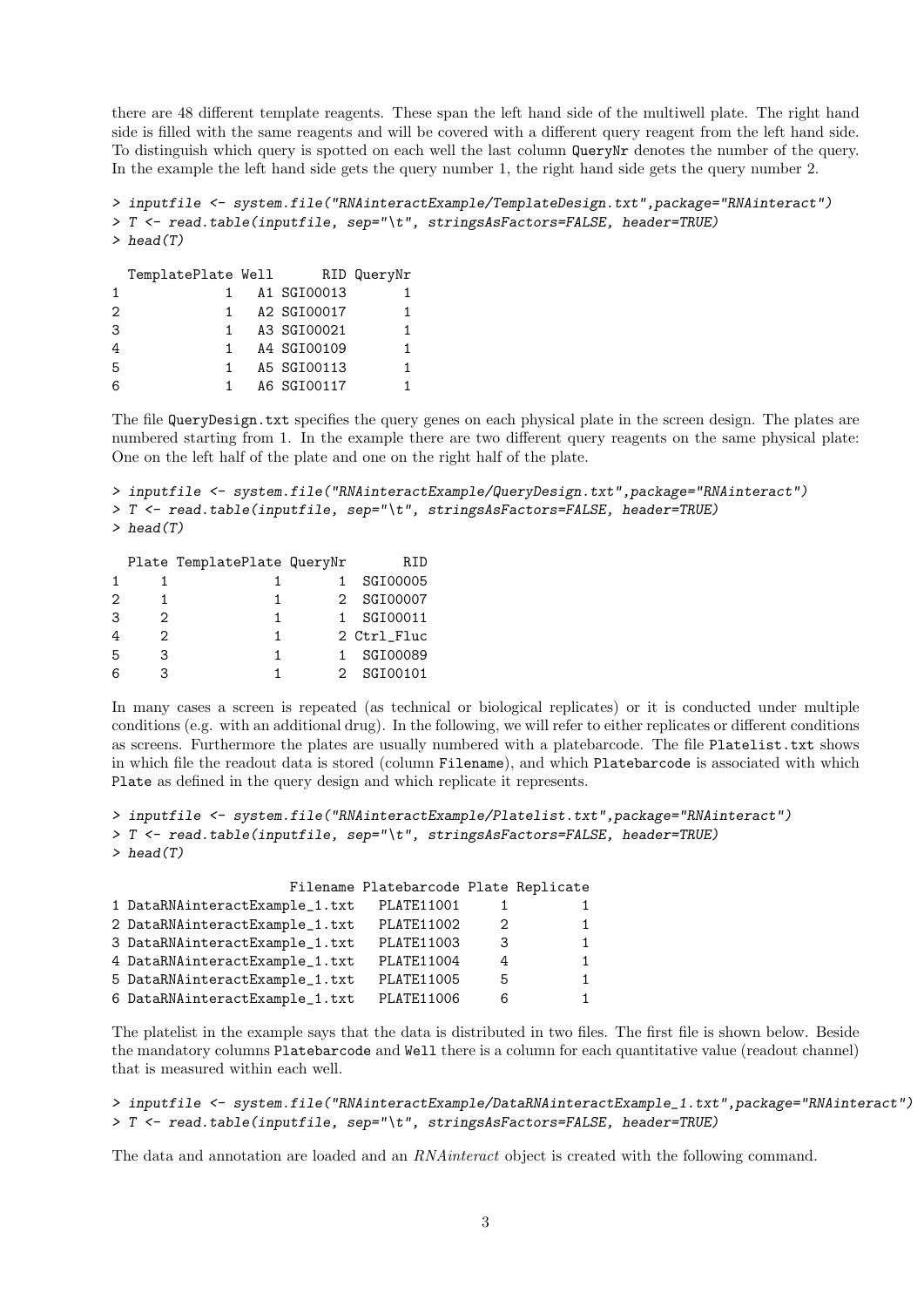```
> sgi = createRNAinteractFromFiles(name="RNAi interaction screen", path = inputpath)
> sgi
```
Multiple pairwise interaction screens with the same annotation can be stored in one RNA interact object, e.g. if the screen is replicated or if the screen is repeated under multiple conditions. Here, the object sgi contains two replicate screens. Multiple readout channels can be captured in the same object as well. In this case we have three channels.

```
> getChannelNames(sgi)
```
[1] "nrCells" "area" "intensity"

#### <span id="page-3-0"></span>4 Single Perturbation effects and pairwise interactions

The functions for manipulating the RNA interact object are working as follows: the RNA interact-object is given as the first argument of each function. The function performs some calculations and stores the result again in the object that is returned by the functions.

First, the single perturbation effects (called main effects) are estimated from the data. For each template position and for each query reagent a main effect is estimated.

> sgi <- estimateMainEffect(sgi, use.query="Ctrl\_Fluc")

If the main effects contain time or plate dependent trends, these can be adjusted and removed ("normalized"). The normalization of the main effects does not influence the subsequent estimation of the pairwise interactions, but it makes the main effects better comparable between replicates and different screens. When the main effects are available, the pairwise interaction term can be estimated.

> sgi <- computePI(sgi)

The object sgi contains two replicate screens. We summarize these two screens by taking the mean value for each measurement and add the mean screen as a new screen to the original screen.

> sgim <- summarizeScreens(sgi, screens=c("1","2")) > sgi3 <- bindscreens(sgi, sgim)

The p-values are computed by

```
> sgi3 <- computePValues(sgi3)
> sgi3limma <- computePValues(sgi3, method="limma")
> sgi3T2 <- computePValues(sgi3, method="HotellingT2")
```
independently for each screen and each channel. The genetic interaction scores for each gene pair are tested against the null-hypothesis that the interaction term is zero. It is a two sided test. For sgi3, a conservatie test is used, that regularizes the variance term in the t-statistic by taking the maximum of the empirical variance per gene pair, and a global value obtained from a pooled within-group variance across all data. p-values are derived from a t-statistics with n-1 degrees of freedom. sgi3limma contains p-values derived by limma (See R-package limma). limma uses a more gradual moderation between the local and the global variance estimate. The object sgi3T2 will contain p-values derived from a Hotelling  $T^2$  test, where the deviation from the non-interactiong model is tested in a multivariate manner in all channel dimensions.

#### <span id="page-3-1"></span>5 Data Access

The main function for data access is getData. The raw data can be accessed in different formats. The code below shows the access of the raw data in plain format, in plate layout, and as a matrix of genes. Usually the data stored in the RNAinteract object is log-transformed. Therefore the inverse transformation has to be applied to obtain the raw input data.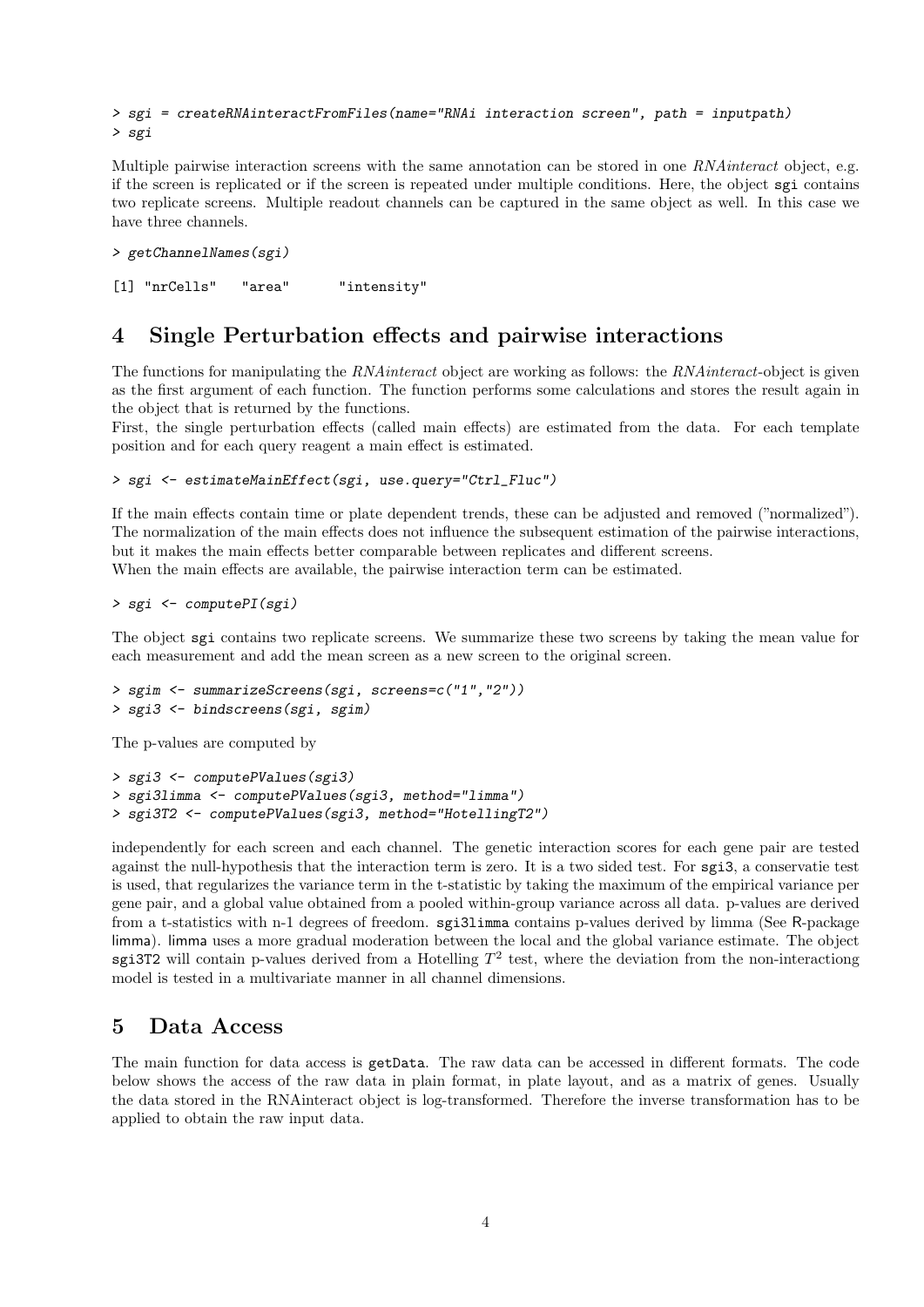

One can access the raw data of a single screen or single readout channel.

```
> data("sgi")
> D <- getData(sgi, screen="2", channel="nrCells",
+ type="data", do.inv.trafo = TRUE, format="targetMatrix")
```
The main effects can be accessed in the same way and displayed in plate layout. In this case the main effects are returned in a log-transformed way.

```
> Mplatelayout <- getData(sgi, type="main", design="template",
+ screen="1", channel="nrCells", format="platelist")
> splots::plotScreen(Mplatelayout, nx=sgi@pdim[2], ny=sgi@pdim[1],
+ ncol=3)
```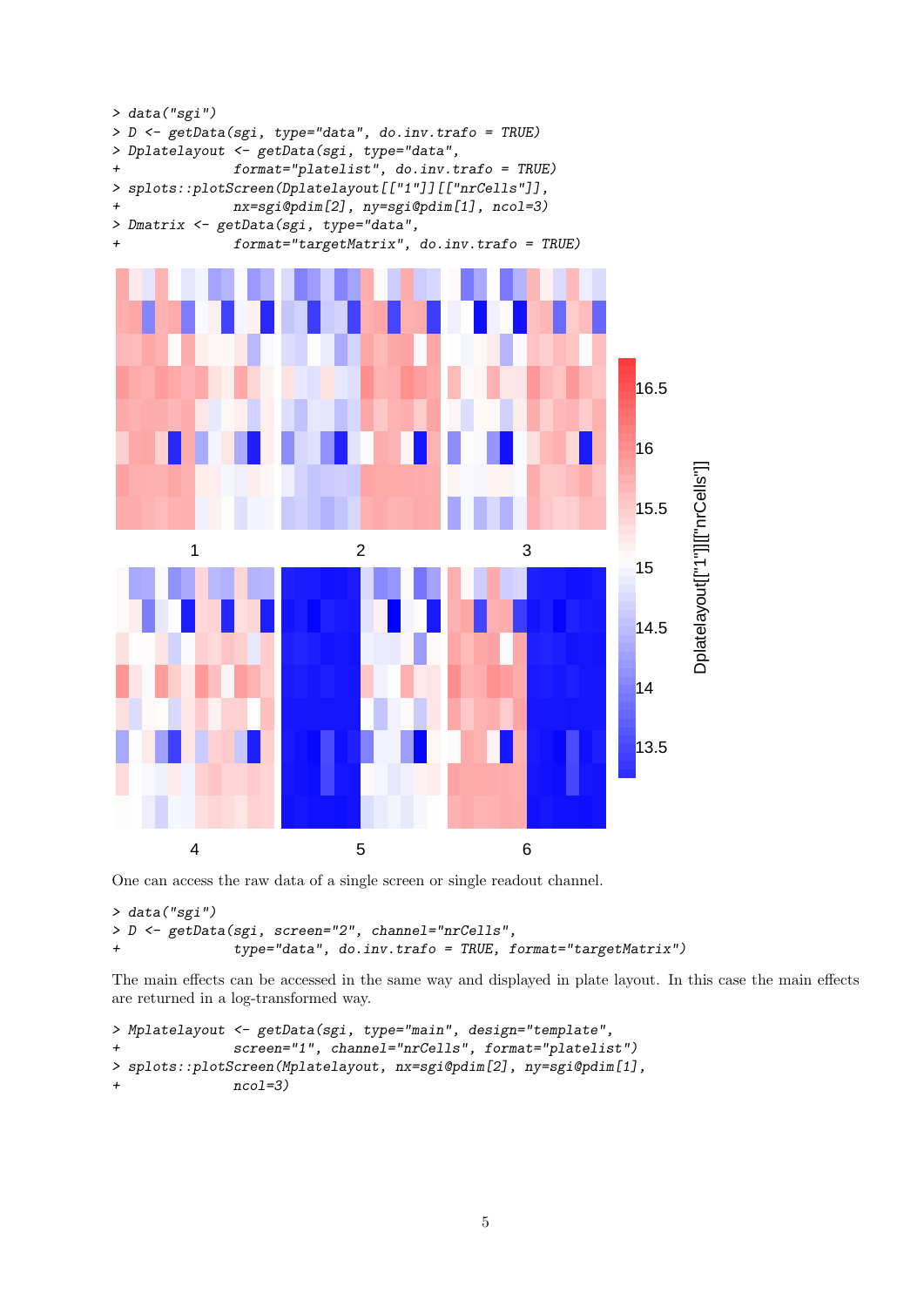

The expected values from the non-interacting model, pairwise interaction scores, p-values and q-values can be accessed in the same way. p- and q-values can not be accessed in plain format or plate layout format, because they are not values of a single experiment.

```
> NImatrix <- getData(sgi, type="ni.model", format="targetMatrix")
> PImatrix <- getData(sgi, type="pi", format="targetMatrix")
> PIplatelayout <- getData(sgi, type="main", design="query",
+ screen="1", channel="nrCells", format="platelist")
> splots::plotScreen(PIplatelayout, nx=sgi@pdim[2], ny=sgi@pdim[1],
+ ncol=3)
> p.value <- getData(sgi, type="p.value", format="targetMatrix")
> q.value <- getData(sgi, type="q.value", format="targetMatrix")
```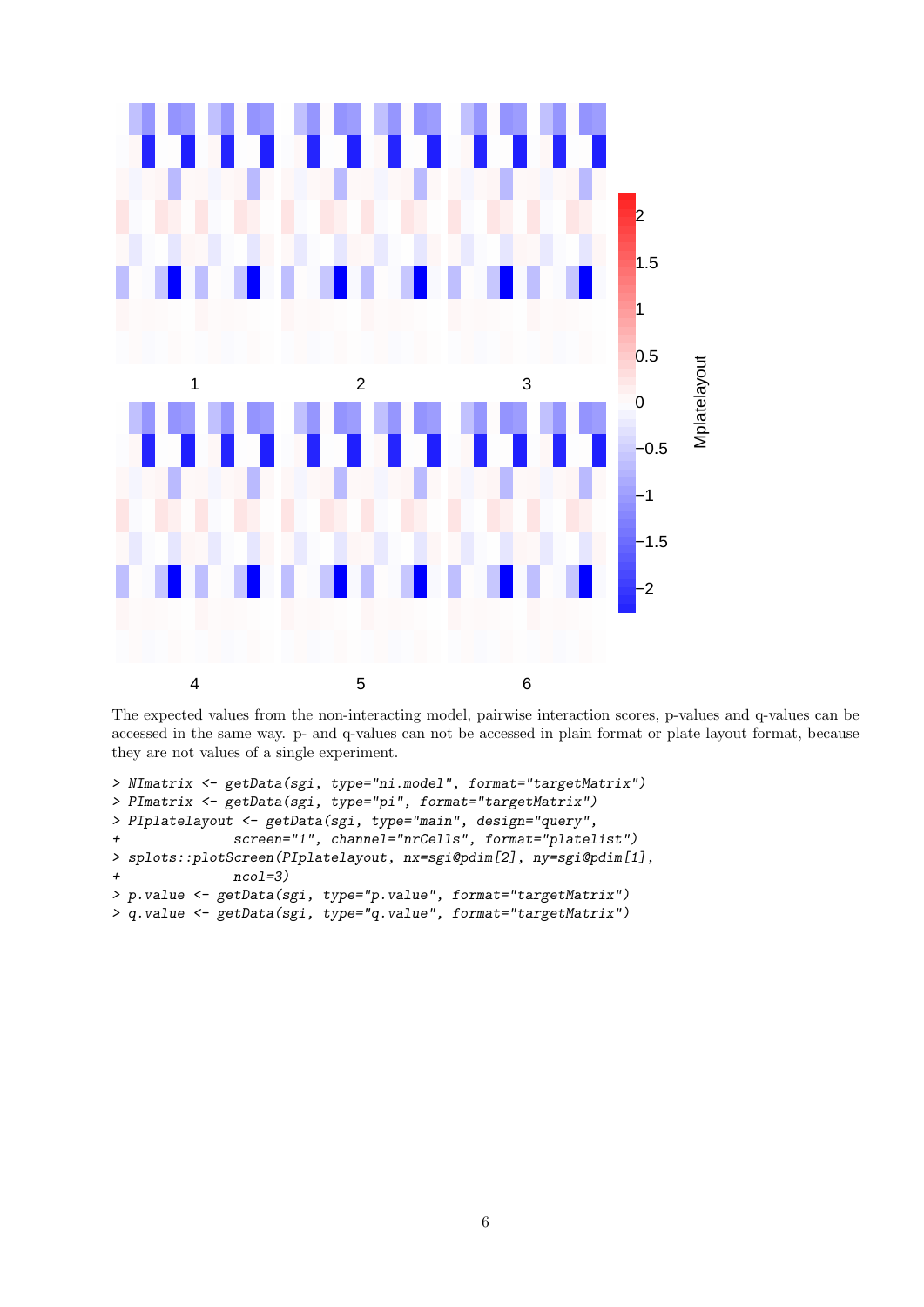

# <span id="page-6-0"></span>6 Graphical Output

A heatmap is plotted with negative interactions colored blue and positive interactions colored yellow. To display the heatmap, one has to select the screen and the channel to be displayed.

```
> plotHeatmap(sgi, screen="1", channel="nrCells")
```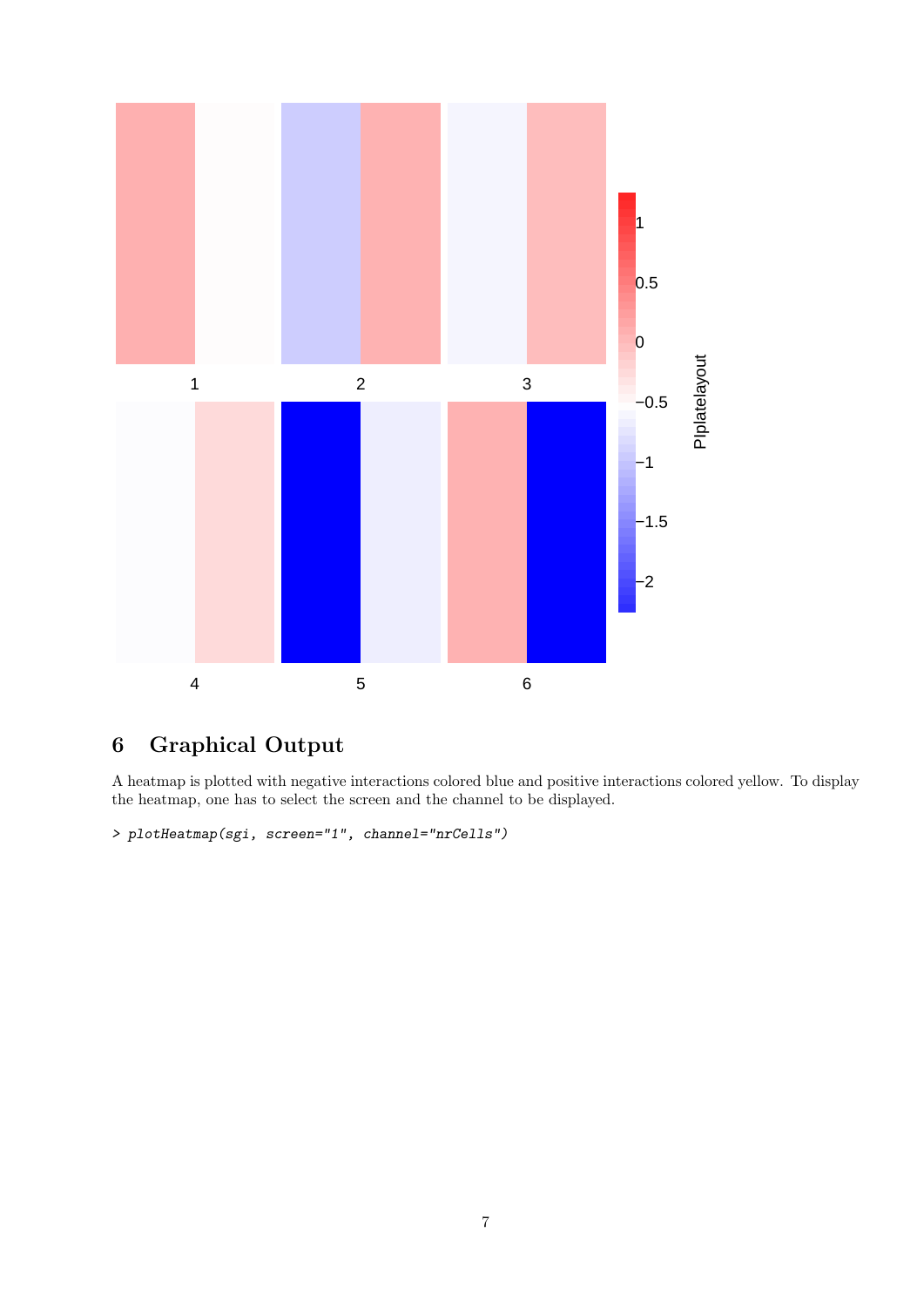

A double RNAi plot shows the interaction profile for one gene. Each dot corresponds to one gene pair containing the selected query gene (Ras85D) and one other gene. The x-axis depicts the single RNAi effect of the other gene. The y-axis shows the double RNAi effect of the gene pair. If the gene pair is not interacting, the dot lies on the orange, diagonal line. If the double RNAi effect is equal to the single RNAi effect of one of the genes (Epistasis), the dot lies on one of the blue lines.

```
> plotDoublePerturbation(sgi, screen="1", channel="nrCells", target="Ras85D")
```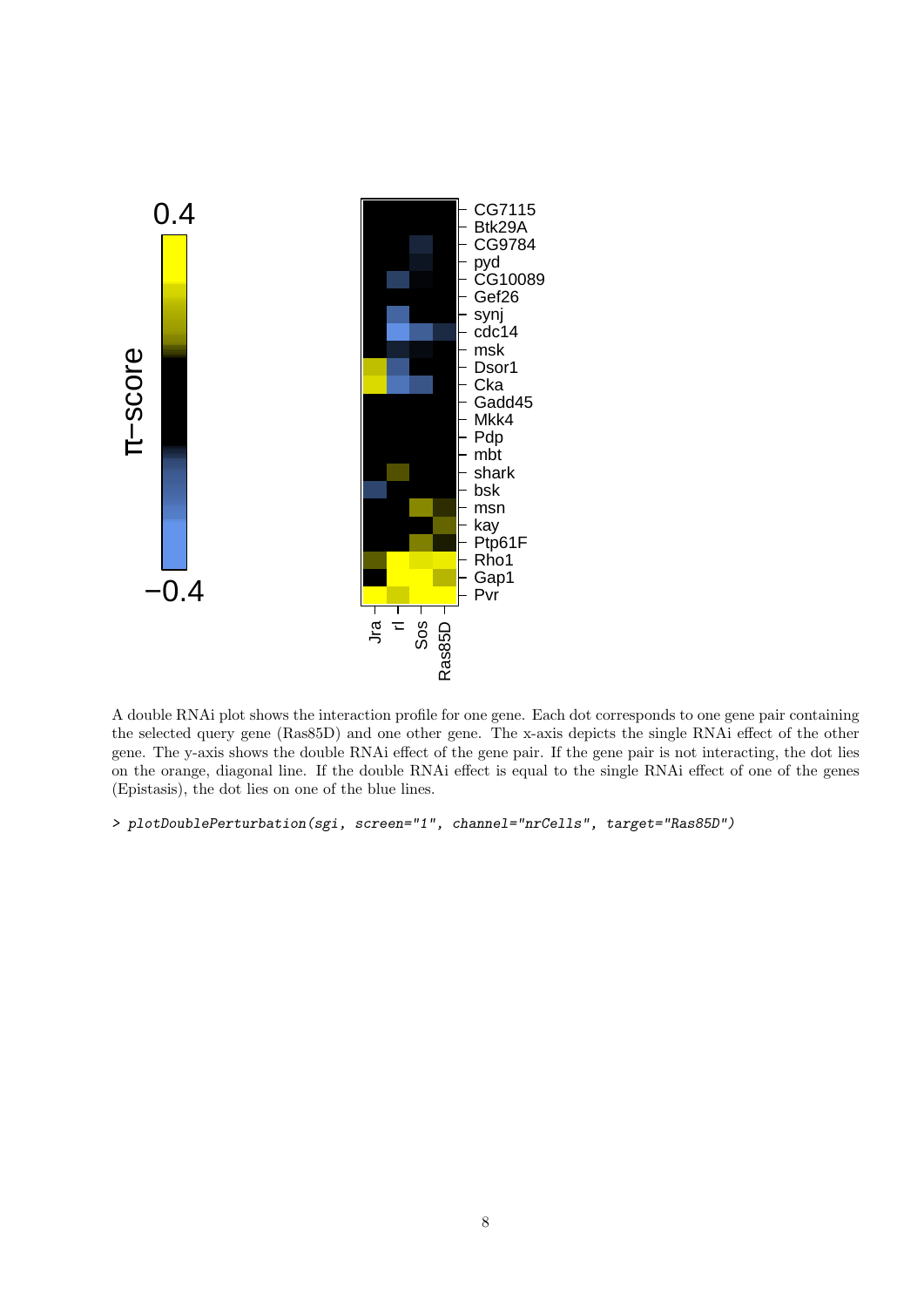

## <span id="page-8-0"></span>7 A HTML-report

To generate a HTML report, first, the outputpath has to be defined. With startReport a HTML-page is opened for writing. The function returns a report object report. This object is handed over to the report functions. In the following example, the annotation (reportAnnotation) is written to the HTML-file, then a hit list for the pooled variance t-test (reportGeneLists(sgi3, ...)) and the limma t-test (reportGeneLists(sgi3limma, ...)) is added.

```
> outputpath = "RNAinteractHTML"
> report = startReport(outputpath)
> reportAnnotation(sgi3, path = outputpath, report = report)
> reportStatistics(sgi3, path = outputpath, report = report)
> reportGeneLists(sgi3, path = outputpath, report = report)
> reportGeneLists(sgi3limma, path = outputpath, dir="hitlistlimma",
                  prefix = "hitlistlimma", report = report)
```
For further quality control, we compare the estimated main effects by scatter plots. To check for plate and edge effects in the screen we generate screen plots for the input data as well as for the estimated pairwise interactions.

```
> reportMainEffects(sgi3, path = outputpath, report = report)
> reportScreenData(sgi3, plotScreen.args=list(ncol=3L, do.legend=TRUE,
+ fill = c("red","white","blue")),
+ path = outputpath, report = report)
```
Double perturbation plots are generated for each gene, each screen, and each channel to observe the genetic interaction profile of a single gene.